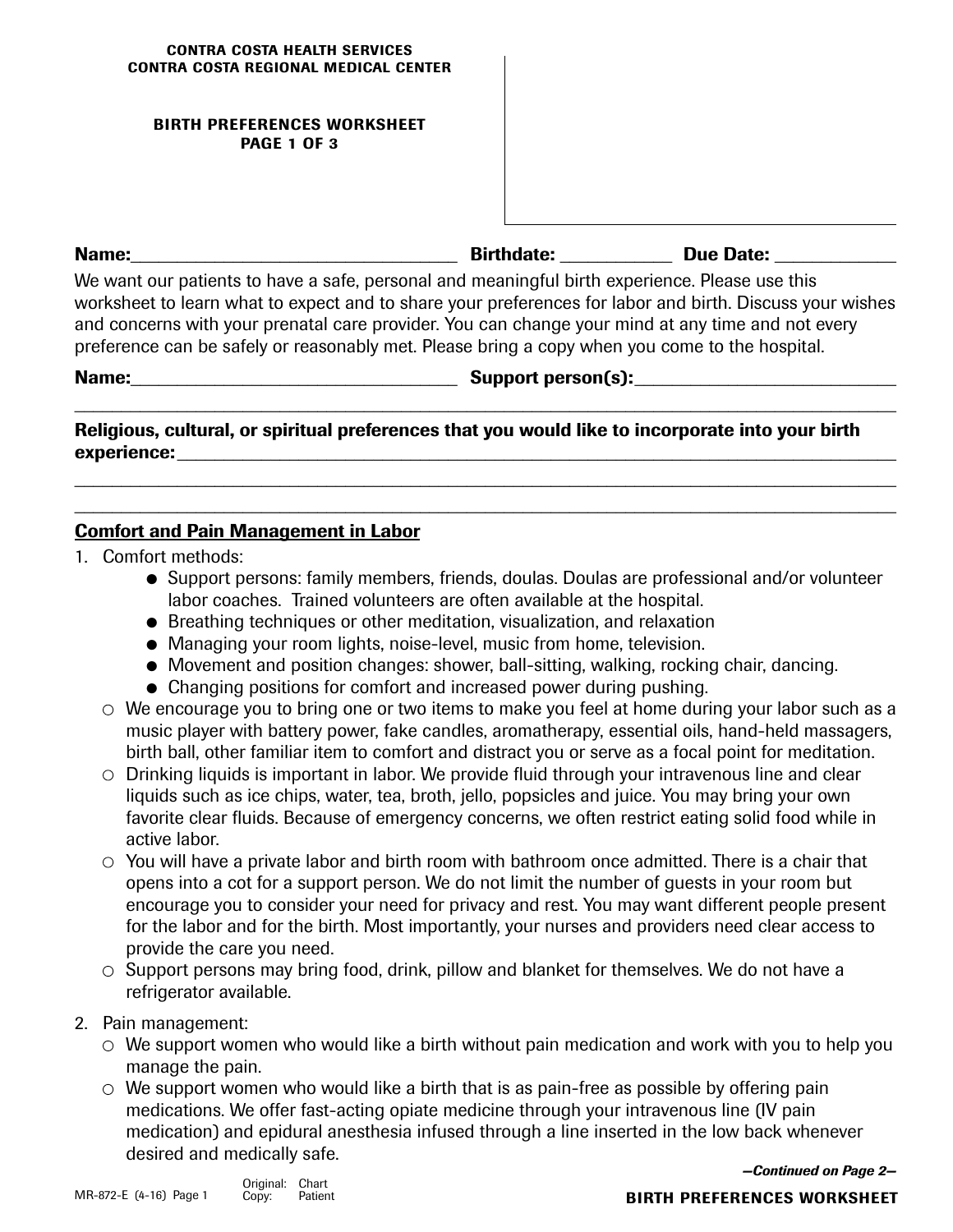### **BIRTH PREFERENCES WORKSHEET PAGE 2 OF 3**

- 3. Preparation:
	- We recommend childbirth classes and a tour of CCRMC's Labor and Delivery Department. This preparation can help you learn what to expect during your labor, birth and after. Classes can also teach skills to help you deal with labor pain. Even if you plan to use pain medication, pain coping skills will be helpful before pain medication is started. Classes and tours are offered at CCRMC's Healthy Start Program in Spanish and English. Call (925) 370-5495 for a reservation.
	- $\circ$  Still photographs are welcome on Labor and Delivery. Videotaping of the birth is not permitted.

\_\_\_\_\_\_\_\_\_\_\_\_\_\_\_\_\_\_\_\_\_\_\_\_\_\_\_\_\_\_\_\_\_\_\_\_\_\_\_\_\_\_\_\_\_\_\_\_\_\_\_\_\_\_\_\_\_\_\_\_\_\_\_\_\_\_\_\_\_\_\_\_\_\_\_\_\_\_\_\_\_\_\_\_\_\_\_\_

\_\_\_\_\_\_\_\_\_\_\_\_\_\_\_\_\_\_\_\_\_\_\_\_\_\_\_\_\_\_\_\_\_\_\_\_\_\_\_\_\_\_\_\_\_\_\_\_\_\_\_\_\_\_\_\_\_\_\_\_\_\_\_\_\_\_\_\_\_\_\_\_\_\_\_\_\_\_\_\_\_\_\_\_\_\_\_\_

**What pain management and comfort methods are you considering? Would you like to be offered a doula if one is available? Other preferences or requests?** \_\_\_\_\_\_\_\_\_\_\_\_\_\_\_\_\_\_\_\_\_\_\_\_\_\_\_

# **Labor and Birth**

- 4. Early Labor: It is usually not medically necessary to stay in the hospital in early labor. It is usually best for you to be able to change positions, walk, drink plenty of water, eat light snacks, and rest during this time. You may be asked to go home until it becomes medically appropriate to be admitted to the hospital. The right time for you to be admitted to the hospital depends on your healthcare needs. Early labor can take minutes, hours or days and still be normal and healthy.
- 5. Monitors: Baby's heart rate and your contraction pattern will be monitored once you are admitted in labor until your baby is born. If medically appropriate, you may request to have your monitors disconnected for short walks or showering. We use continuous external monitors on your belly in most cases. Internal monitors may be placed when medically necessary.



- 6. We routinely start intravenous (IV) lines for all admitted laboring patients for medications, hydration, and emergency use.
- 7. We do not do enemas or shaves in preparation for delivery.
- 8. Once your cervix is completely dilated to 10 centimeters, you will begin to work to push your baby out. This means bearing down like having a bowel movement during your contractions until your baby is born. You can expect support and coaching from your care team for pushing. This can take several tries to learn and may take several minutes or hours. If you like, we have mirrors available so you can watch your progress while you are pushing.

# Preferences/Comments:

# **After Baby is Born**

1. After baby is born, your provider will usually place him or her directly onto your belly, skin-to-skin. If baby needs further medical assistance, baby is moved to a warm table in your room or to the nursery.

**\_\_\_\_\_\_\_\_\_\_\_\_\_\_\_\_\_\_\_\_\_\_\_\_\_\_\_\_\_\_\_\_\_\_\_\_\_\_\_\_\_\_\_\_\_\_\_\_\_\_\_\_\_\_\_\_\_\_\_\_\_\_\_\_\_\_\_\_\_\_\_\_\_\_\_\_\_\_\_\_\_\_\_\_\_\_\_\_**

**\_\_\_\_\_\_\_\_\_\_\_\_\_\_\_\_\_\_\_\_\_\_\_\_\_\_\_\_\_\_\_\_\_\_\_\_\_\_\_\_\_\_\_\_\_\_\_\_\_\_\_\_\_\_\_\_\_\_\_\_\_\_\_\_\_\_\_\_\_\_\_\_\_\_\_\_\_\_\_\_\_\_\_\_\_\_\_\_**

2. We do not routinely perform immediate umbilical cord cutting, episiotomy, vacuum, forceps or cesarean delivery unless medically necessary.